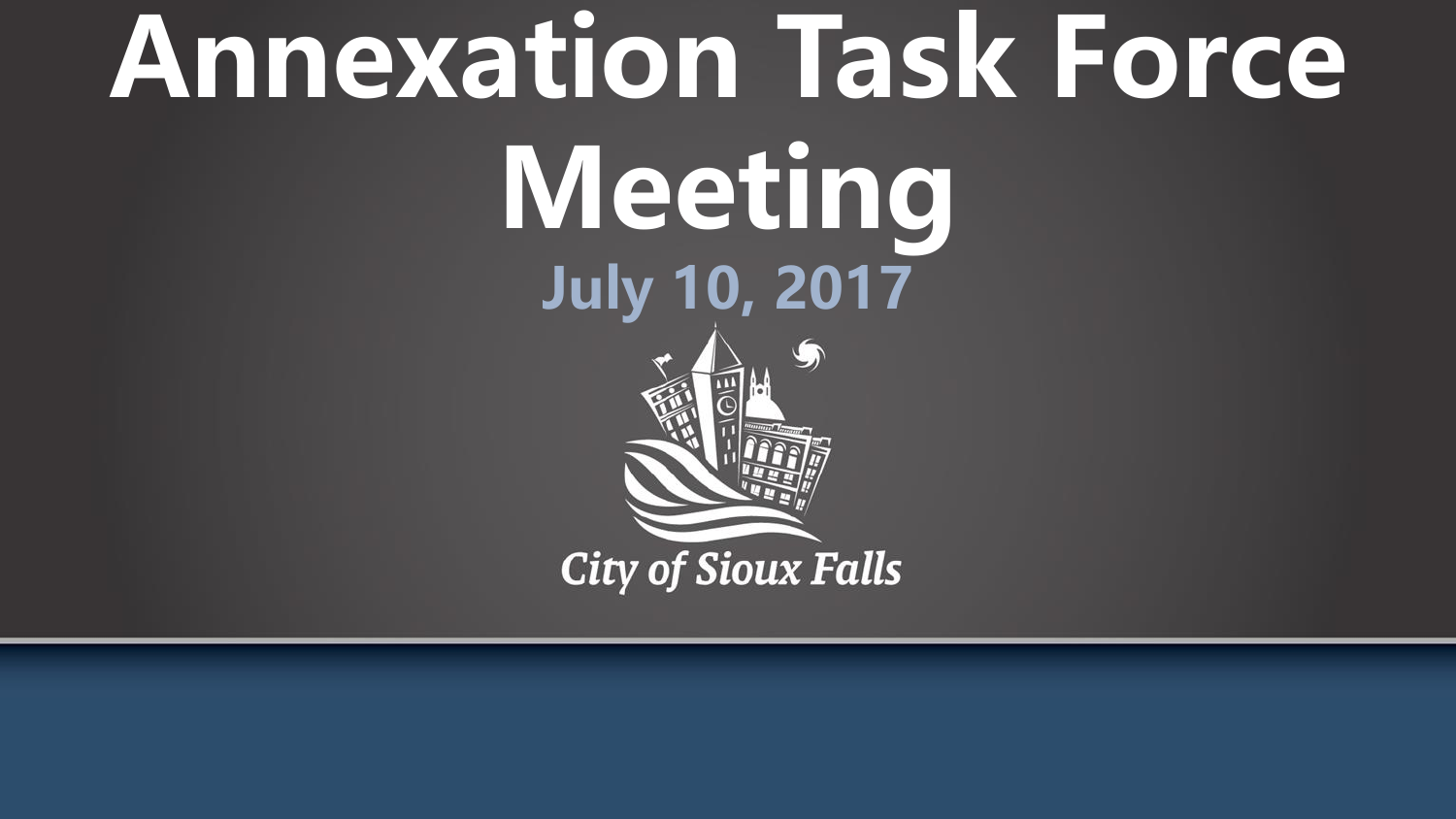# **Annexation Flowchart**

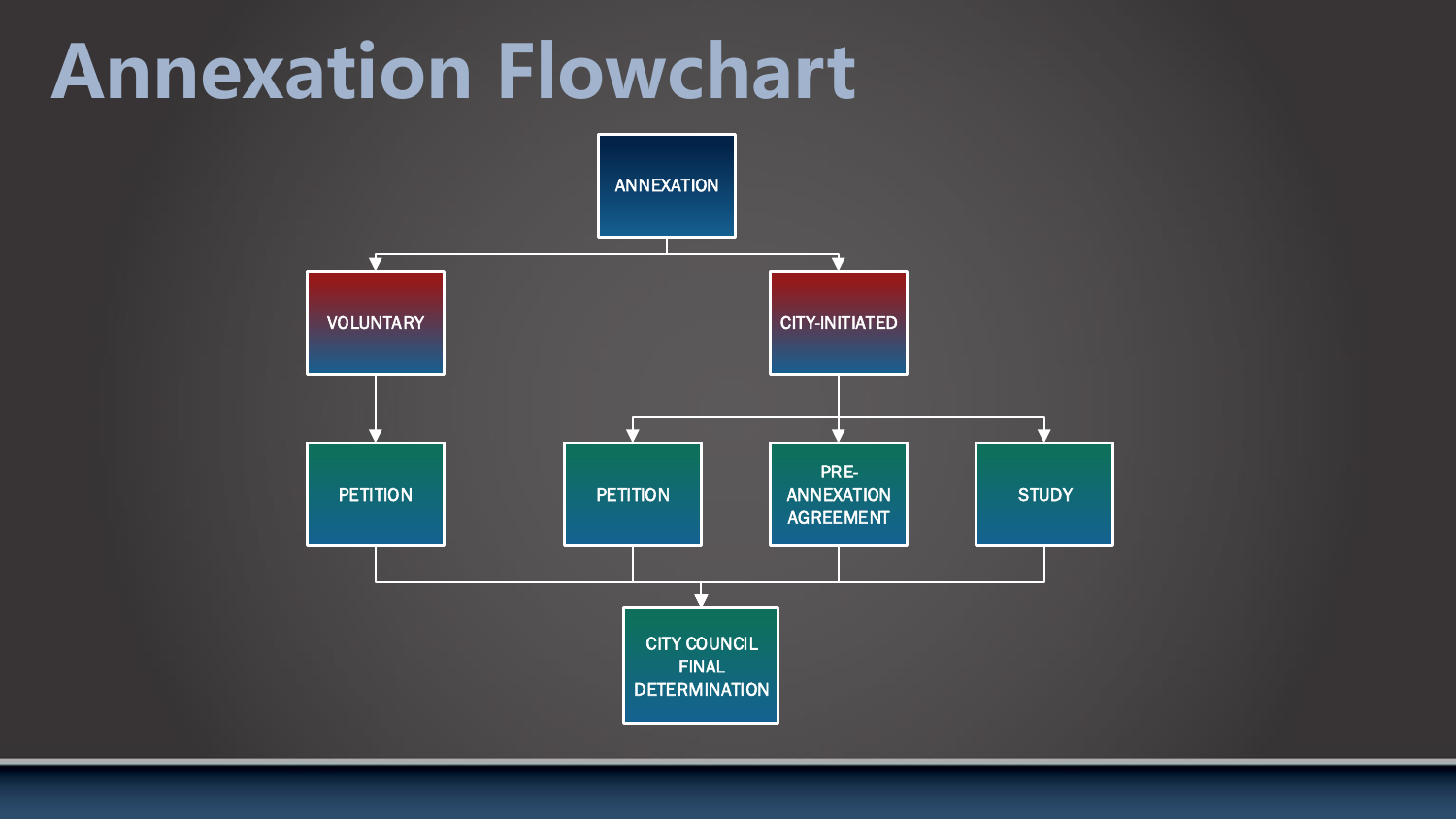#### **Voluntary Annexations**

1. How should the City of Sioux Falls proceed if a voluntary annexation request results in an unannexed pocket of property?

TFM suggestion: Make no changes to current policy other than making an effort of contacting that property owner about the possibility of becoming annexed.



Examples: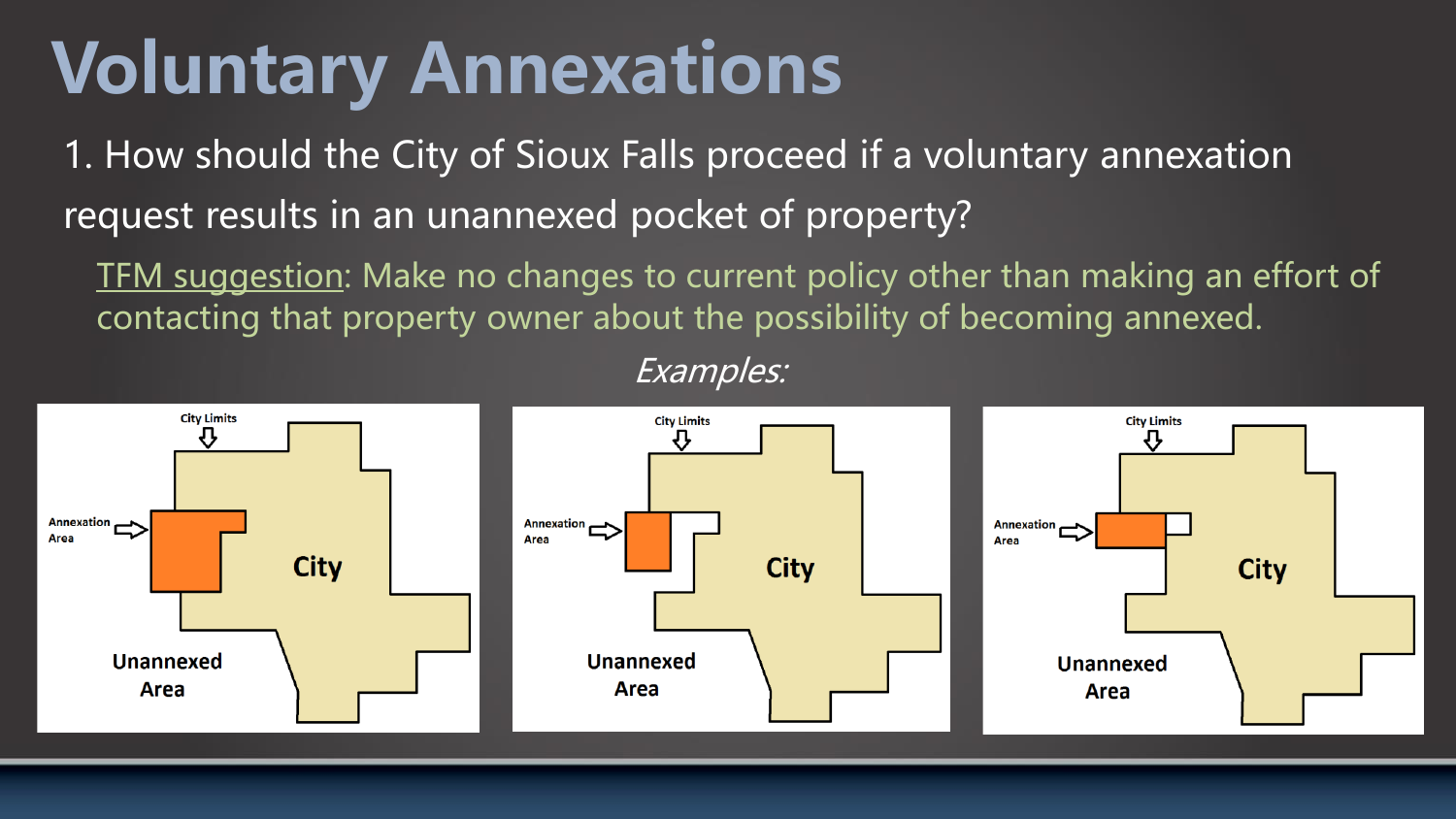## **City Initiated Annexations**

2. How should the City of Sioux Falls initiate an annexation discussion?

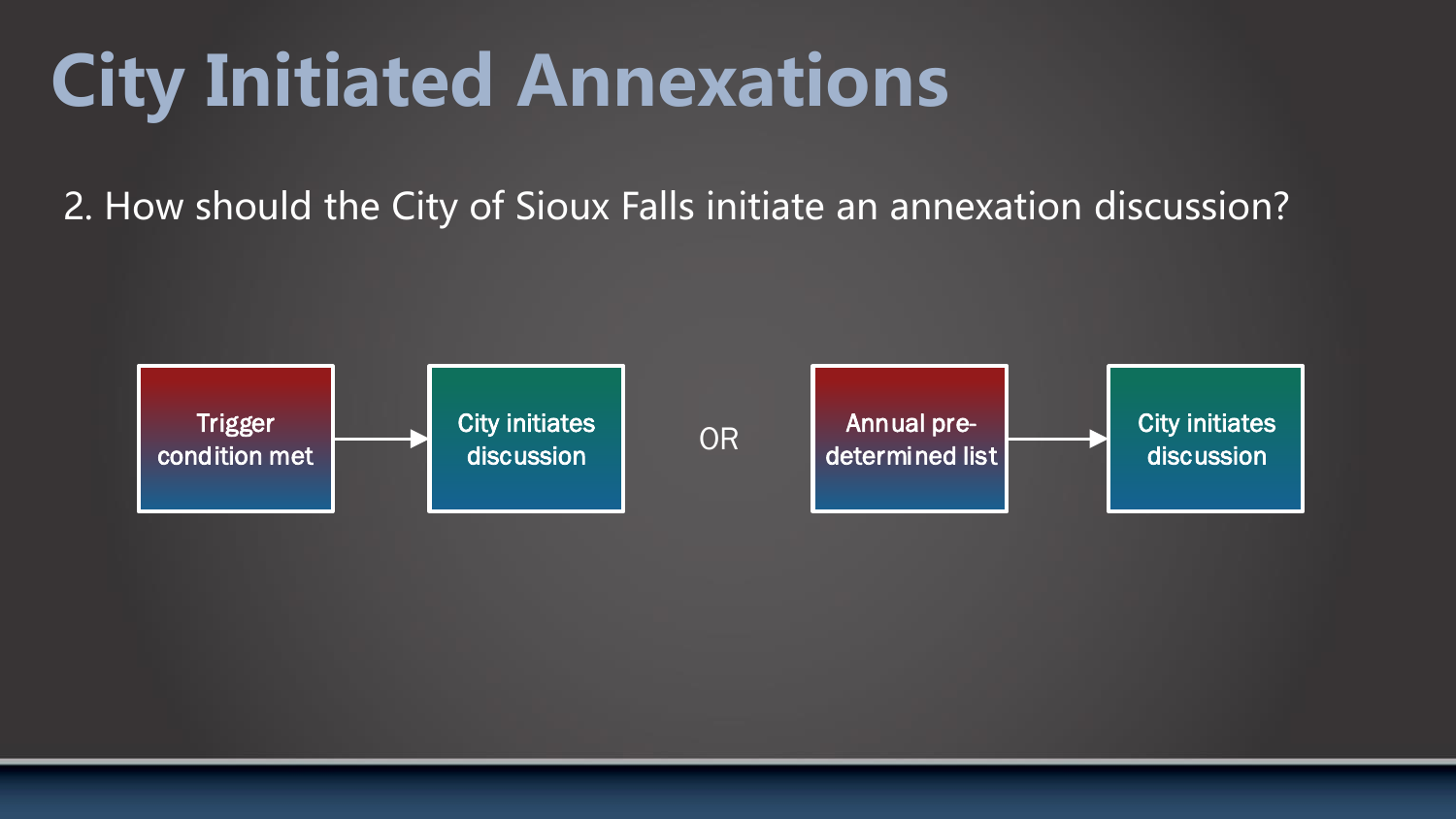# **Annexation Qualifiers**

The following slides illustrate possible triggers to consider. Discussion is not limited to the triggers listed.

3. What triggers could be used to identify the properties the City should initiate discussion with?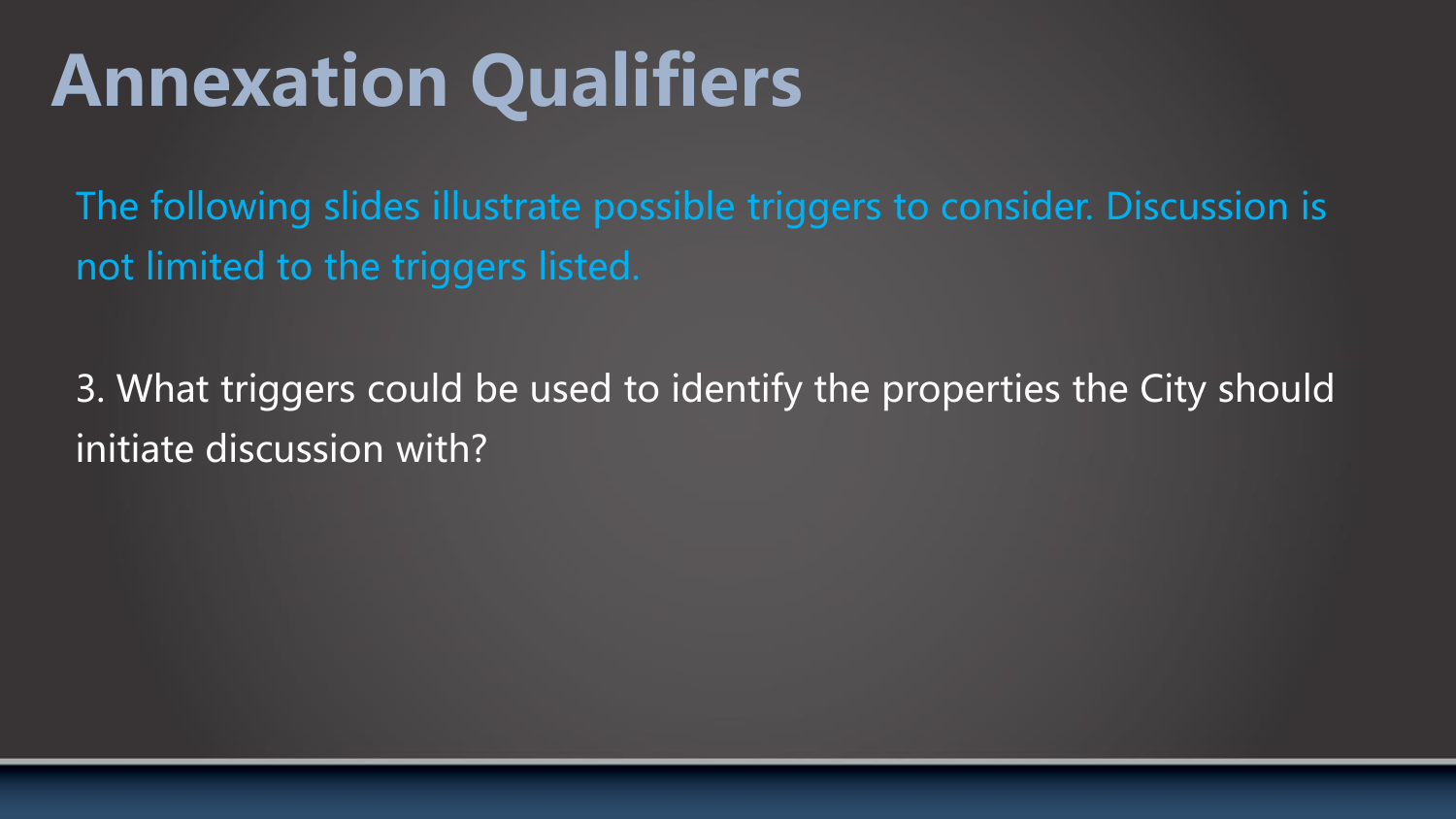Land surrounding unannexed property is developed. If yes, how much development triggers the discussion. **Trigger 1**



Staff Comment: Would help to eliminate unannexed pockets of land and provide consistency in planning.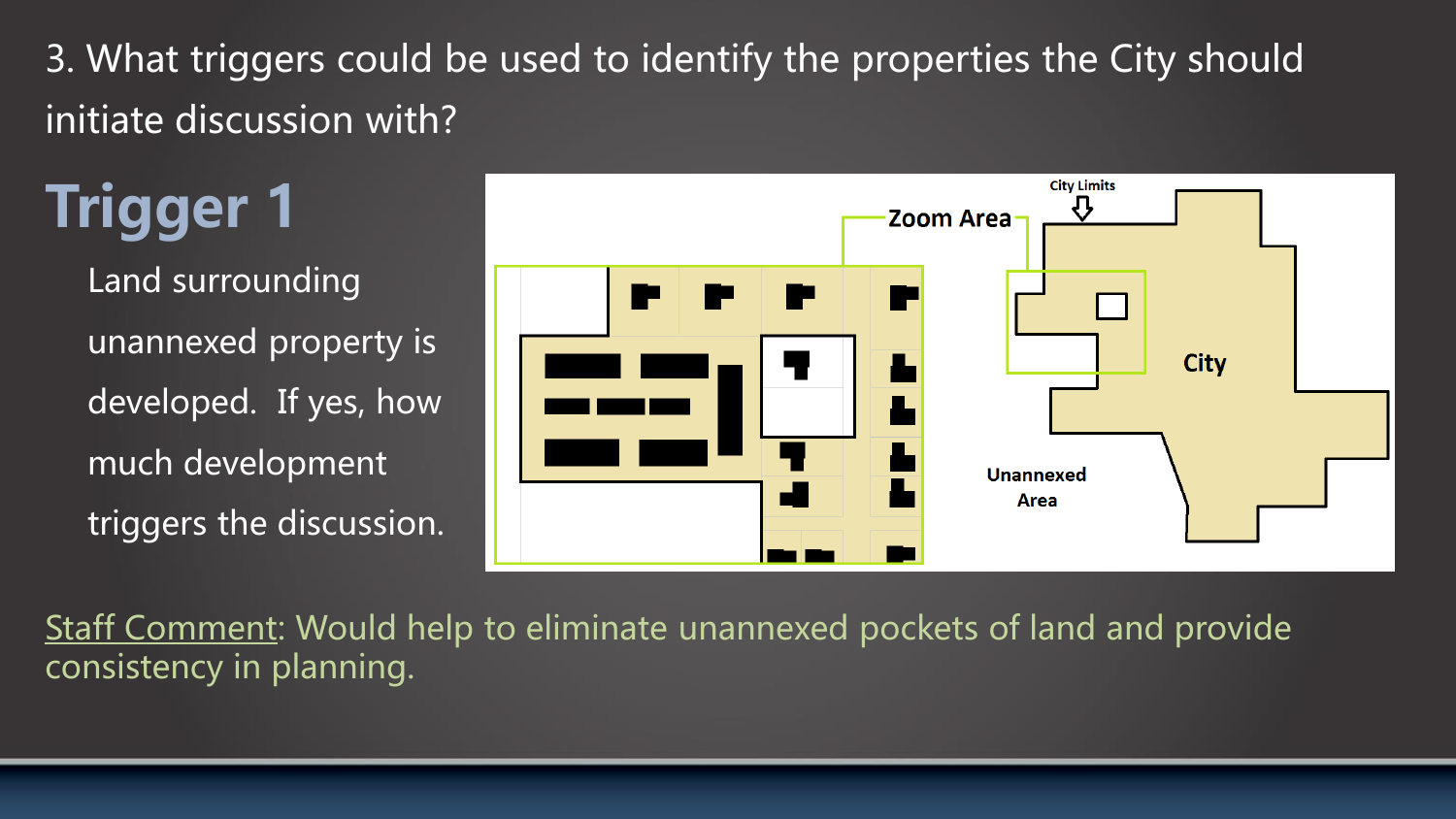#### **Additional Task Force Member Idea**

• If an existing rural development is contiguous to the City but with very little urban development around the site, the City should provide information about annexation to the property owners so they can begin planning for the future.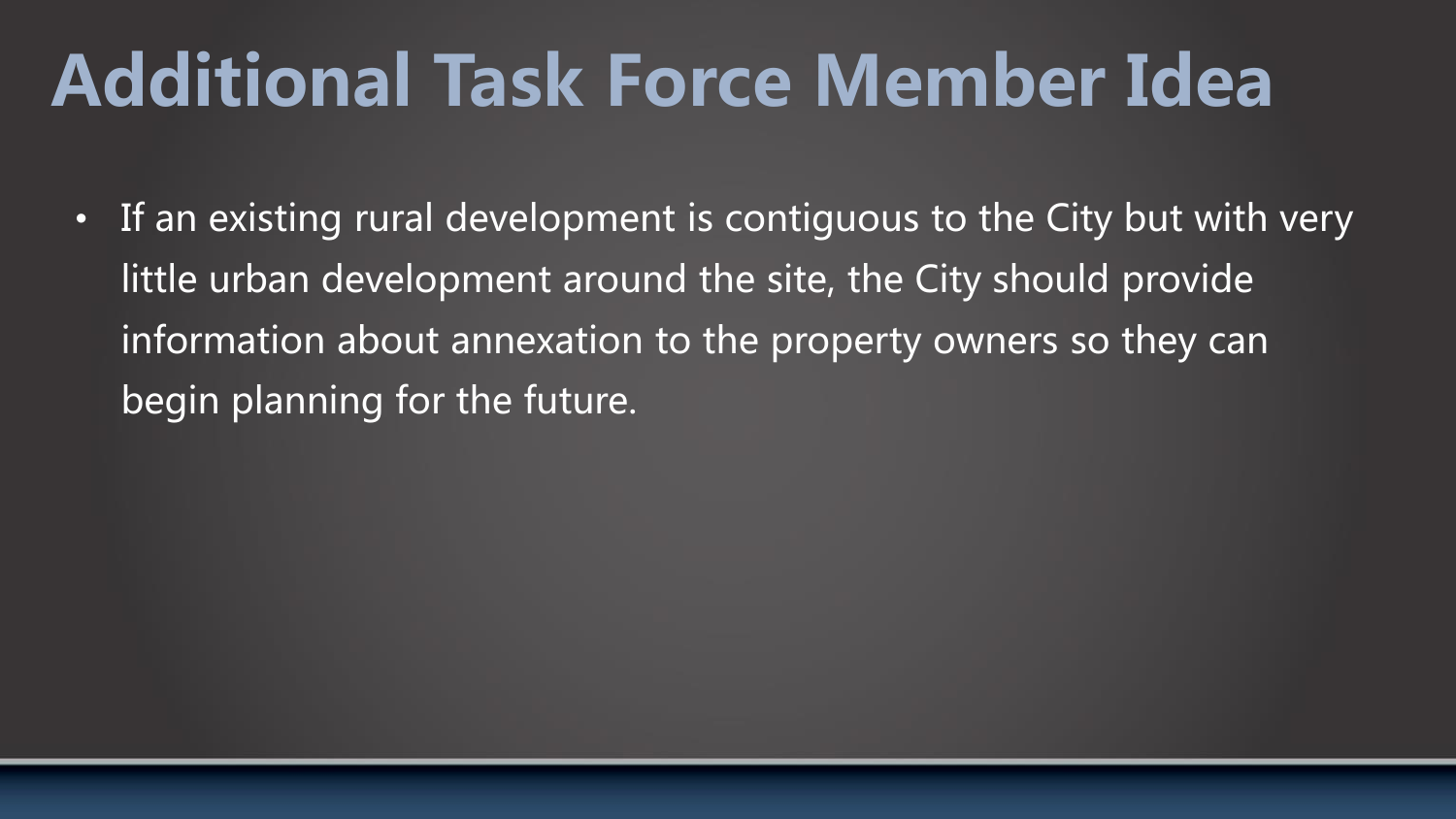City utilities are connected to, adjacent to, or available to the unannexed property. **Trigger 2**



Staff Comment: Allows for flexibility in negotiating with property owners in regard to timeframes for hooking into city services.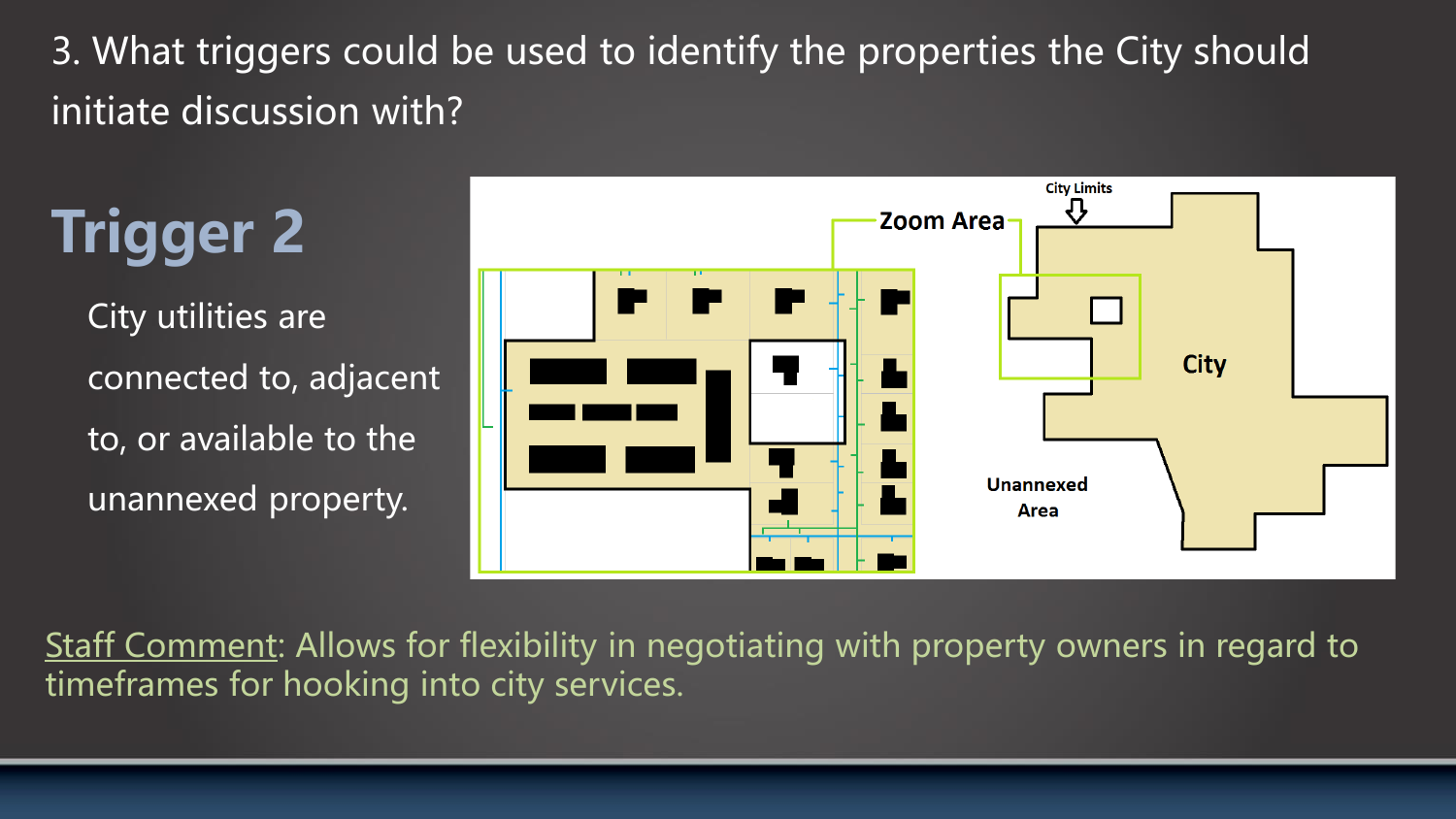#### **Additional Task Force Member Idea**

• If an existing rural development is contiguous to the City and is generally urban in character, complete an annexation study to determine infrastructure needs. This is needed to ensure the proper coordination of sewer, water, streets, and drainage for the area in the future.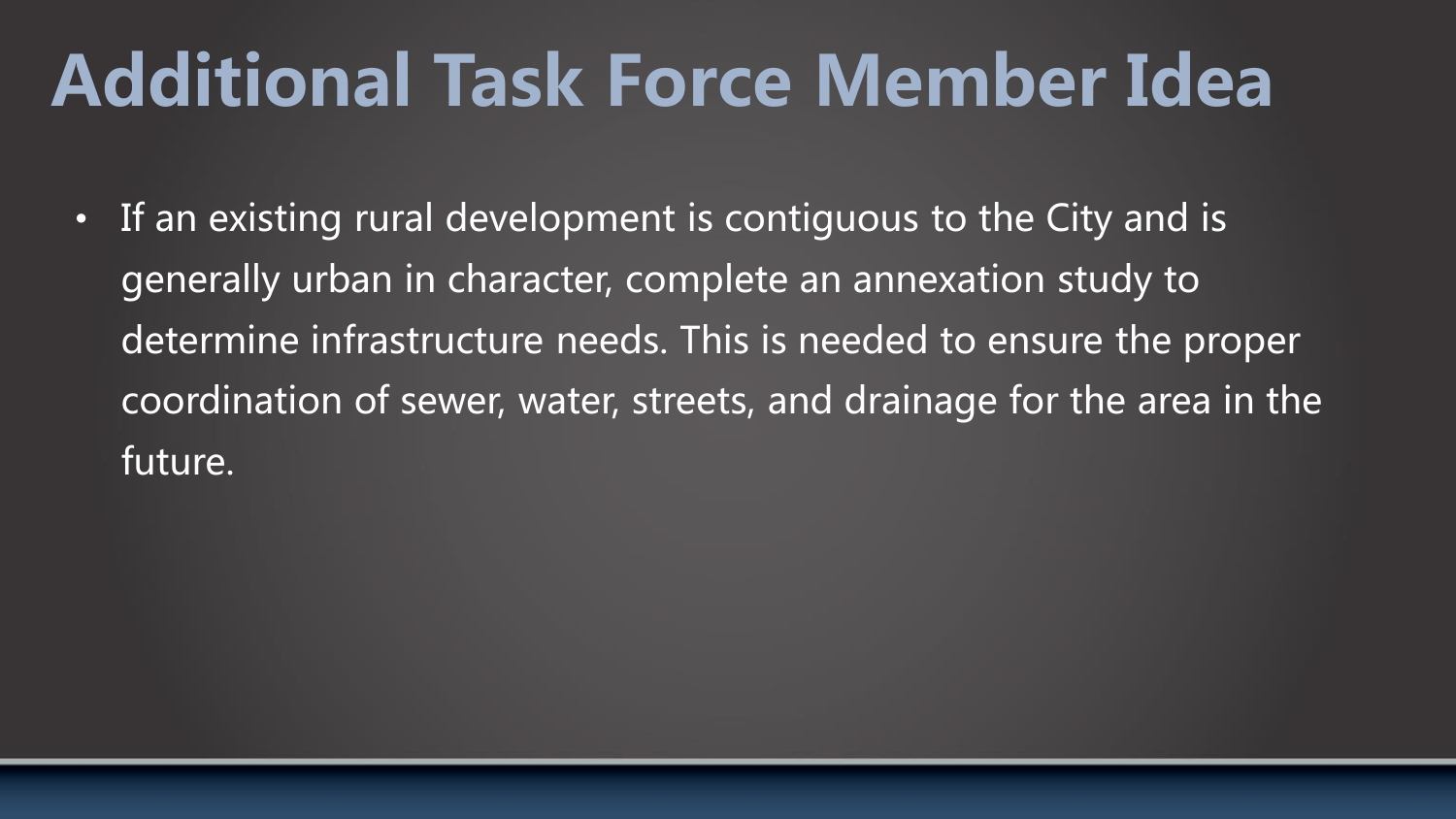CIP projects will be constructed adjacent to an unannexed property within three years. **Trigger 3**



Staff Comment: Provides property owners opportunities for utility connections or future development.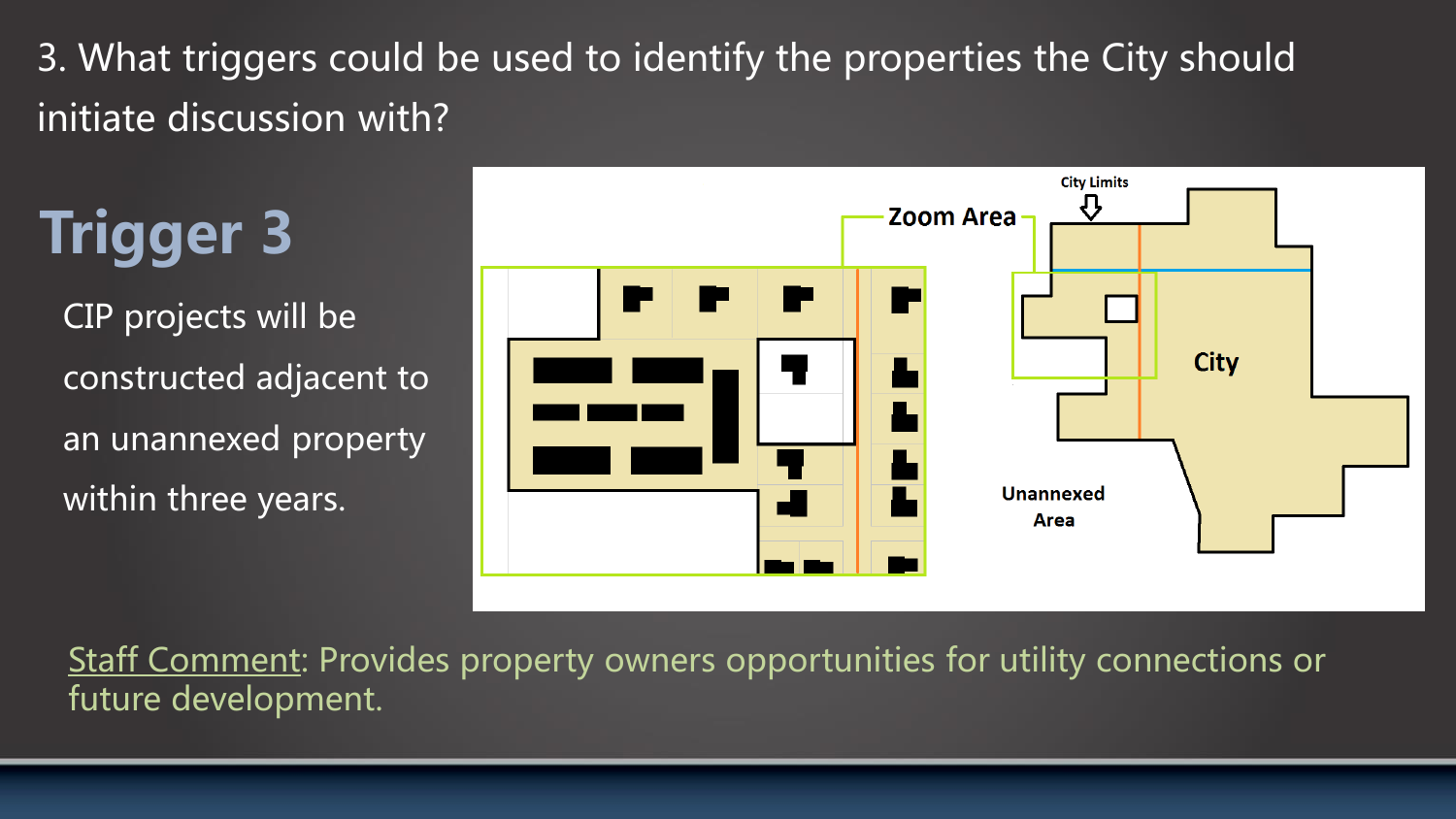An unannexed property is situated along an existing improved street. **Trigger 4**



Staff Comment: In conjunction with other triggers, this would be to ensure that all property owners positioned along a fully developed street would be under the same regulations as those that are annexed, i.e. street maintenance fees.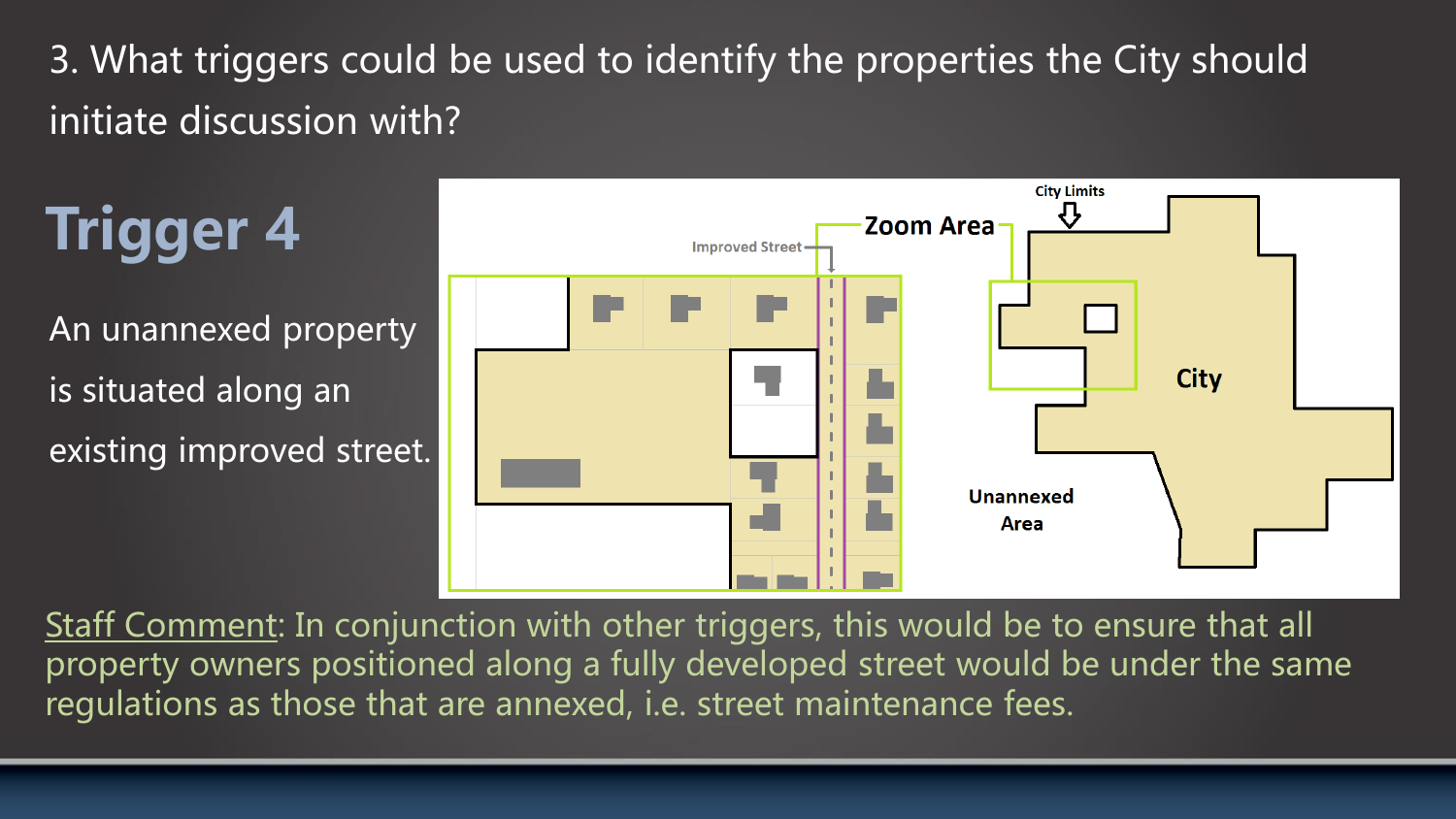## **Pre-Annexation Qualifiers**

4. Under what conditions would a pre-annexation agreement be appropriate?

Example: The City is looking to make an improvement in a specific area but the neighborhood does not have an approximate timeline on when urban services would become available.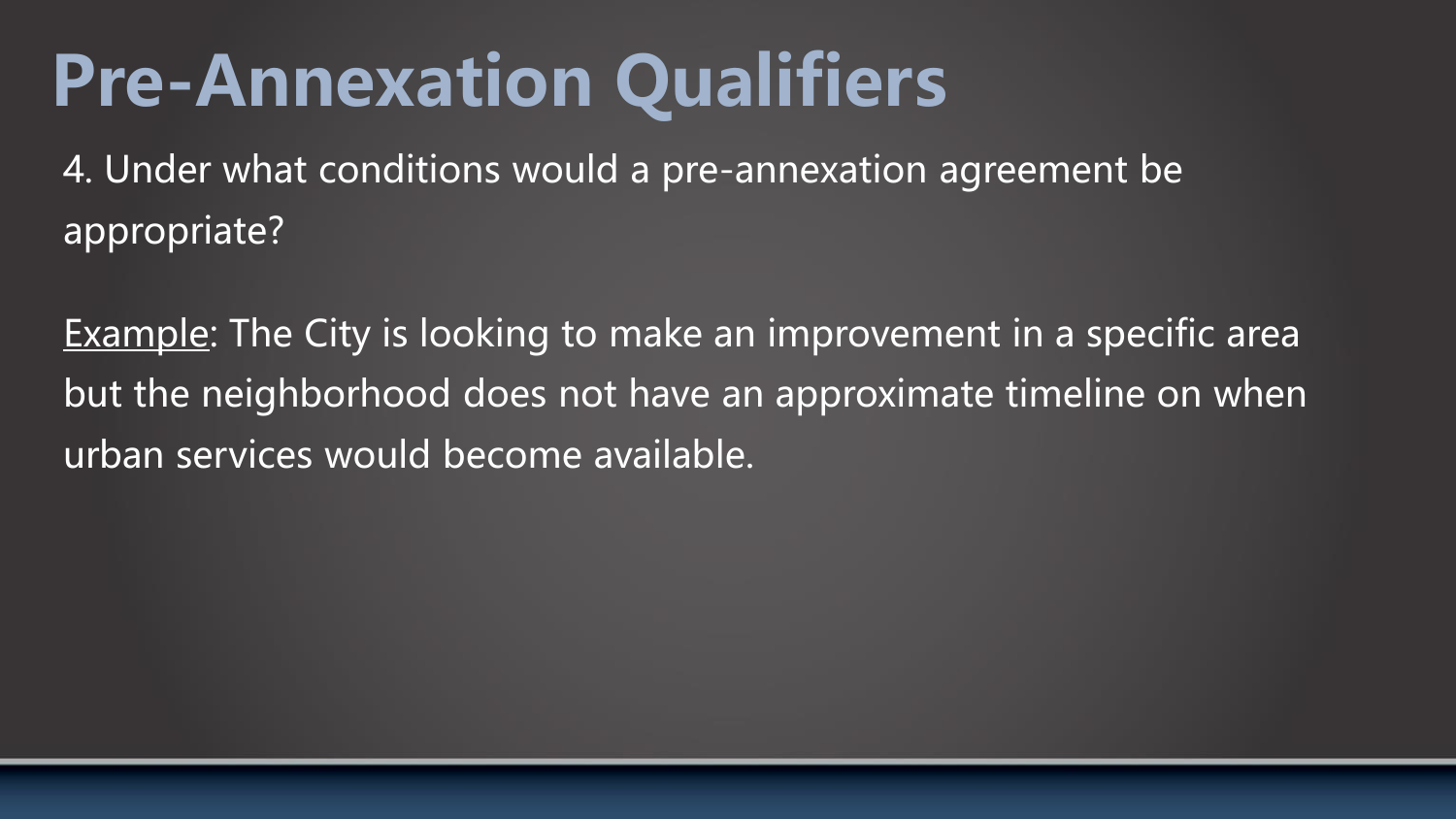# **Annexation Study Qualifiers**

5. When should City Staff move forward with an annexation study?

Example: The City approaches a property owner about annexation but they are not interested in becoming annexed. If the City has a compelling reason to have the property annexed, it would follow the appropriate state law, local standards, and move forward with a study and the subsequent steps in the city-initiated annexation process for the property to become annexed.